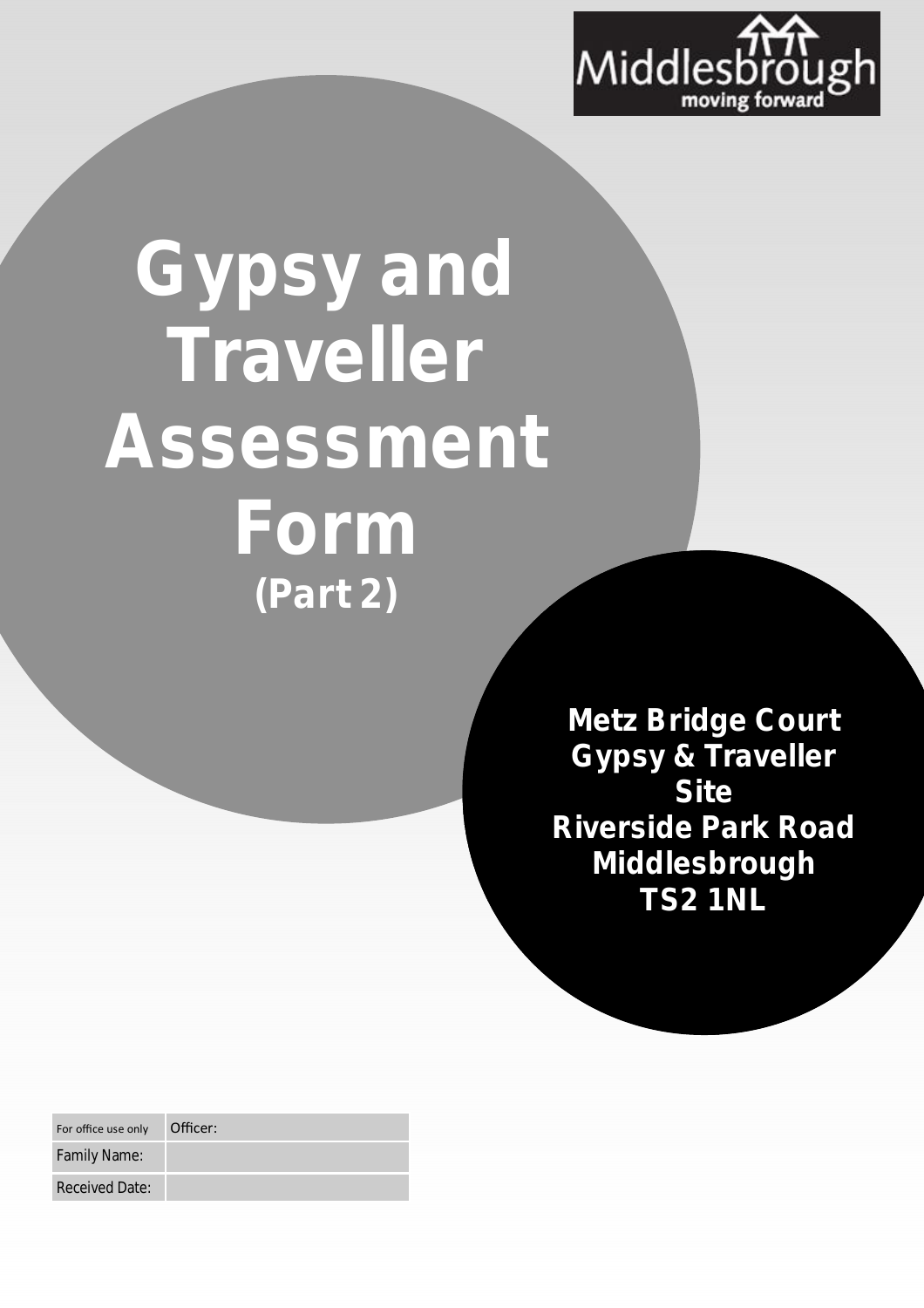## **Gypsy and Traveller Assessment Form**

| Has the applicant ever approached this or any other Council for assistance with housing advice<br>before? |                    |  |
|-----------------------------------------------------------------------------------------------------------|--------------------|--|
| If yes, please provide details:                                                                           | Yes  <br><b>No</b> |  |
|                                                                                                           |                    |  |
|                                                                                                           |                    |  |
| Is the applicant or anyone member of their household currently on a housing waiting list?                 |                    |  |
| If yes, please provide details:                                                                           | Yes<br><b>No</b>   |  |
| Where?                                                                                                    |                    |  |
|                                                                                                           |                    |  |
| For how long?                                                                                             |                    |  |
|                                                                                                           |                    |  |
|                                                                                                           |                    |  |
|                                                                                                           |                    |  |
| Have they had any offers?                                                                                 |                    |  |
|                                                                                                           |                    |  |
|                                                                                                           |                    |  |
|                                                                                                           |                    |  |
| Does the applicant or any member of their household have any drug and/or alcohol problems?                |                    |  |
| If yes, please provide details:                                                                           | Yes<br>No          |  |
|                                                                                                           |                    |  |
|                                                                                                           |                    |  |
|                                                                                                           |                    |  |
|                                                                                                           |                    |  |

 Does the applicant or any member of their household have any health problems? If yes, please provide details:  $\Box$  Yes  $\Box$  No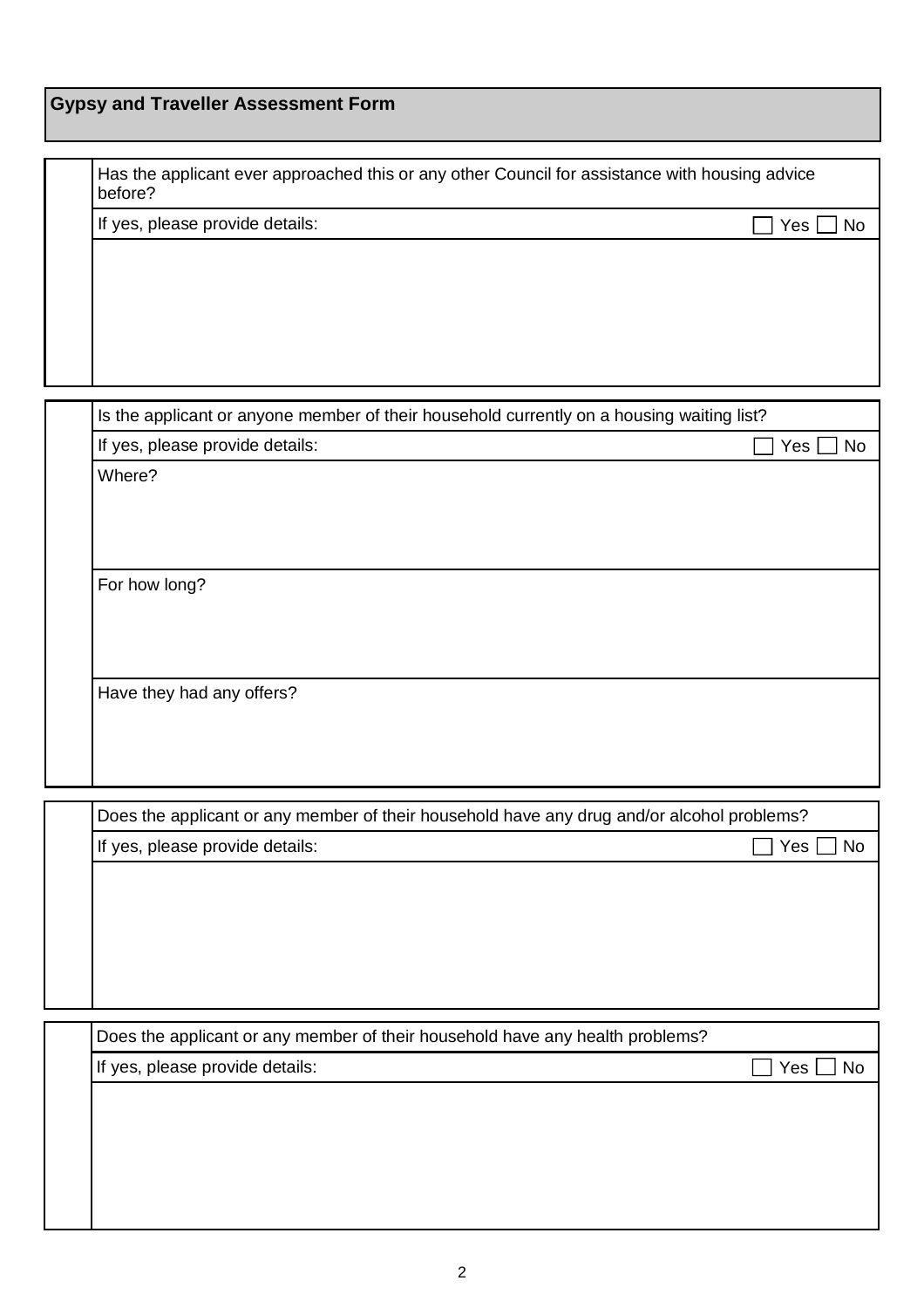| Has anyone ever taken any action against the applicant or any member of their household for anti-<br>social behaviour? |           |  |
|------------------------------------------------------------------------------------------------------------------------|-----------|--|
| If yes, please provide details:                                                                                        | Yes<br>No |  |
|                                                                                                                        |           |  |
|                                                                                                                        |           |  |
|                                                                                                                        |           |  |
|                                                                                                                        |           |  |
|                                                                                                                        |           |  |

| Has the applicant or any member of their household ever been convicted of a criminal offence? |     |  |
|-----------------------------------------------------------------------------------------------|-----|--|
| If yes, please provide details:                                                               | Yes |  |
|                                                                                               |     |  |
|                                                                                               |     |  |
|                                                                                               |     |  |
|                                                                                               |     |  |
|                                                                                               |     |  |

| Has the applicant or any member of their household served in the Armed Forces? |               |
|--------------------------------------------------------------------------------|---------------|
| If yes, please provide details:                                                | l No<br>Yes I |
|                                                                                |               |
|                                                                                |               |

 Has the applicant or any member of their household have a medical condition or disability that is made worse by their current housing situation and /or may affect the suitability of any future accommodation they may be offered?

If yes, please provide details:  $\Box$  No

 Does the applicant or any member of their household have accommodation available to them in the UK or anywhere else in the world?

If yes, please provide details:  $\Box$  Yes  $\Box$  No